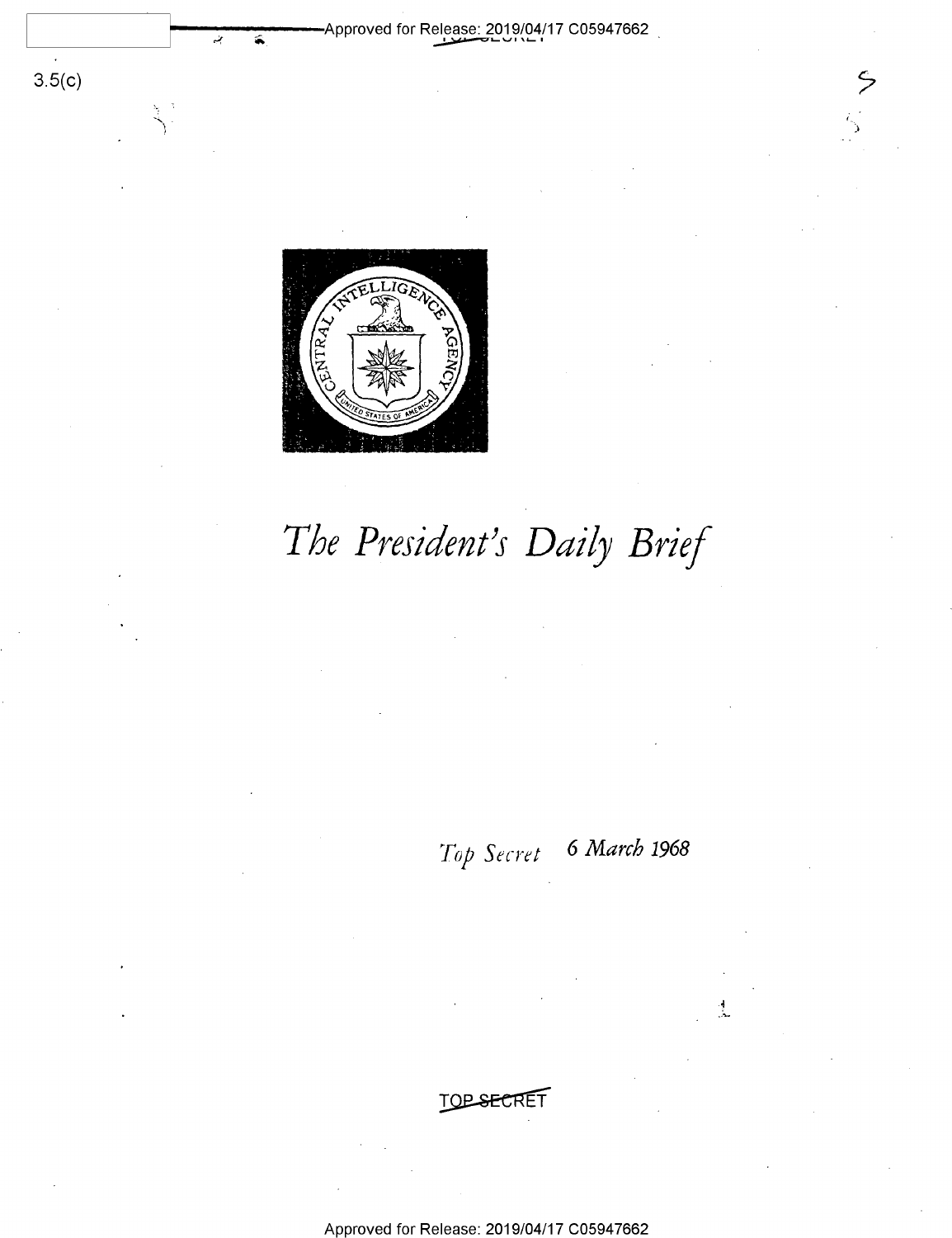$3.5(c)$ 

DAILY BRIEF 6 MARCH 1968

1. South Vietnam Close to 20,000 North Vietnamese<br>are estimated to have infiltrated South Vietnam in January--the highest monthly<br>total of the war. The 304th and 320th<br>divisions which moved into the Khe Sanh area probably account for more than half<br>of the January figure.

> The US Embassy has taken a prelim-<br>inary look at damage done by the Tet offensive to the South Vietnamese economy<br>and concluded it has been severe. Aside<br>from the serious disruption to movement<br>of goods and products, industrial facilities have suffered extensive damage, and<br>most business activity has been suspended.

As for the offensive itself, there have been no major clashes reported so far today. Communist units continue to move toward cities in the north, and there are indications that a major attack may be mounted on Da Nang later this month.

2. Panama ' Robles is refusing to compromise;<br>Arias is equally determined to get concessions or proceed with impeachment; the National Guard remains uncommitted; and the situation is ugly.

> The National Assembly is scheduled to meet today to hear the report of the charges against Robles. It is not clear,<br>however, whether the assembly will meet,<br>and there are reports that the government<br>is planning some action--such as suspension of the constitution--in an effort to keep it from convening.

Meanwhile, Arias-controlled radio stations are broadcasting inflammatory reports on the situation.

 $3.5(c)$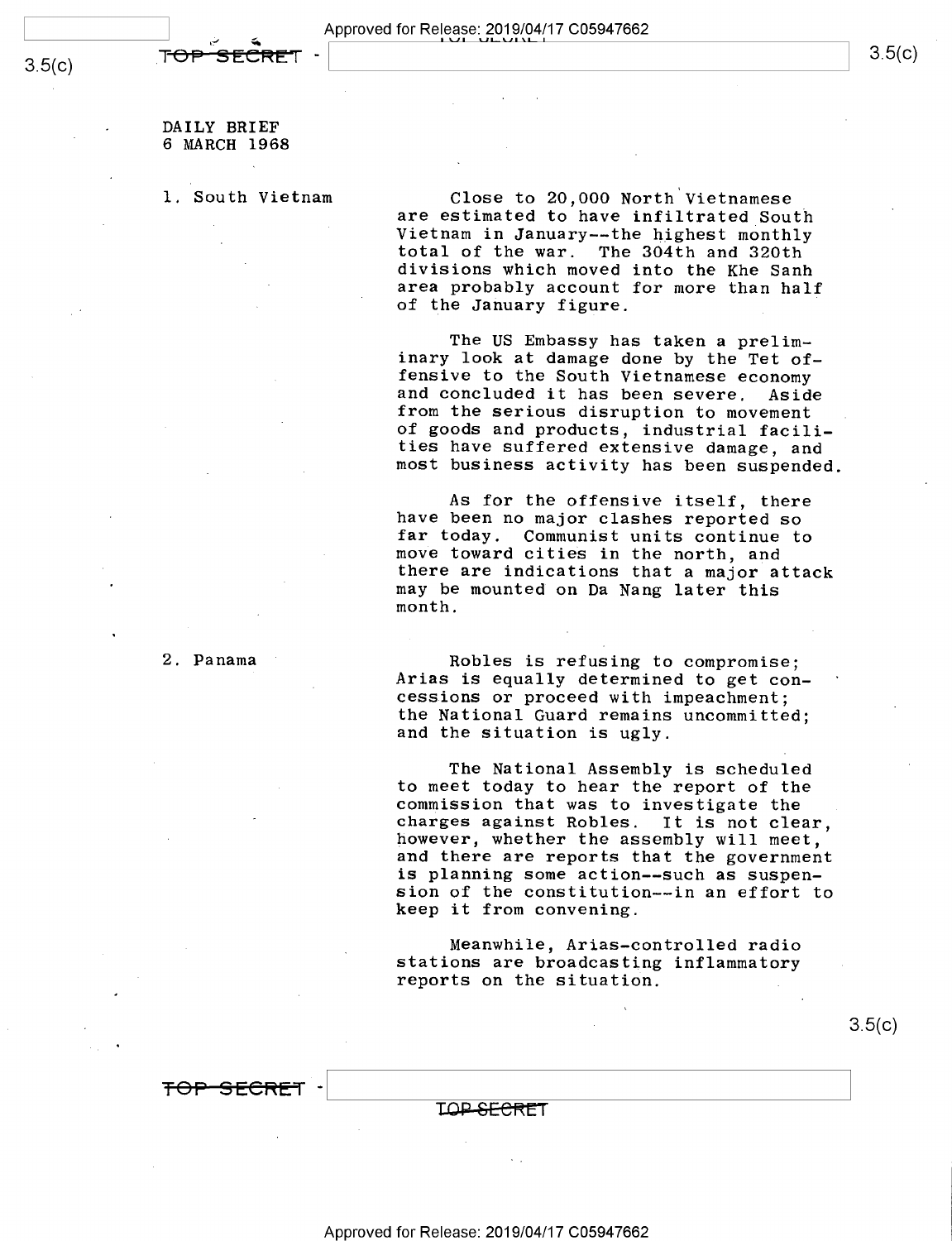- 3. Laos
- 4. Czechoslovakia 3.3(h)(2) '

3.3(h)(2)

3.3(h)(2)

3.3(h)(2)

3.3(h)(2)

5. Warsaw Pact

3.3(h)(2)

 $3.3(h)(2)$ 

3.3(h)(2)

The week-long lull in fighting con-<br>tinues, although the Communists still<br>threaten government positions.

the Czech political scene and<br>on relations between the various East Eu-<br>ropean states.

The Soviets originally ap-<br>proved Dubcek's nomination as party first<br>secretary, but began having second thoughts<br>when they saw how far he intends to go down<br>the liberalization path.

the Soviets do not under-<br>stand how popular this course is. they could run into serious trouble if they overplay their hand in trying to restrict Dubcek's reforms. \_

\ \Dubcek is plan- ning some major personnel changes, One of these came Monday when an old Novotny war- horse was eased out of his job as the party's top ideologist.

We note Novotny was not on the Czech team Dubcek led to the Warsaw Pact meeting in Sofia.

Top leaders of the pact countries sit down today in Sofia; Russian-Rumanian fire- works are expected.

the Ru-<br>
manians intend to propose some major<br>
changes in the pact's command structure<br>
which would dilute Moscow's authority. The<br>
Rumanians<br>  $\begin{array}{|l|} \hline \text{Rumanians} & \text{may even} \\ \hline \text{there to withdraw from the pact} . \hline \end{array}$ 

 $W$ e  $\vert$  doubt the Rumanians will go through with such action, but they will probably use the threat for tactical bargaining.

The Rumanians and Russians also will be crossing swords on the nonproliferation treaty and on relations with West Germany.

TO<del>P SECRE</del>T

TOP SECRET

 $3.5(c)$